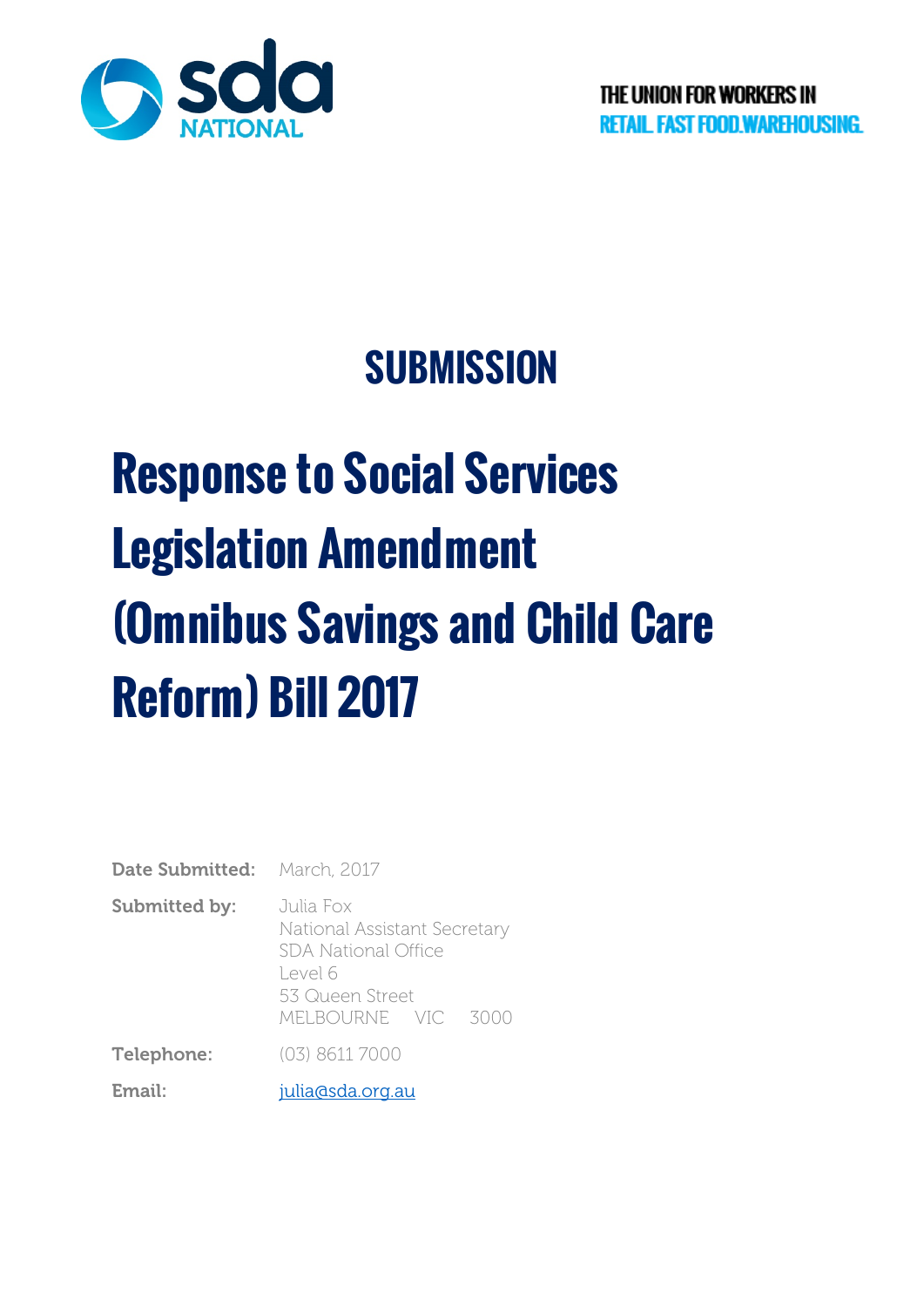- 1. The Shop, Distributive and Allied Employees' Association (SDA) is one of Australia's largest trade unions with over 215, 000 members. The majority of these members are women and young people. Approximately 60% of SDA members are female, equating to approximately 131,000 women. The SDA has membership in retail, fast food, hairdressing and beauty, pharmacy, modelling and warehousing.
- 2. The SDA welcomes the opportunity to make a submission to the Community Affairs Legislation Committee inquiry into Social Services Legislation Amendment (Omnibus Savings and Child Care Reform) Bill 2017.
- 3. The SDA understands that the Fairer Paid Parental Leave Bill 2016 will be withdrawn following the introduction of the revised PPL scheme arrangements contained in the Omnibus Bill. In the report tabled on 15 February 2017, the Community Affairs Legislation Committee Inquiry into the Fairer Paid Parental Leave Bill 2016 'proposes to consider the concerns raised and evidence received…in conjunction with its consideration of the provisions of the Omnibus Bill'.
- 4. The SDA made a submission to the Community Affairs Legislation Committee Inquiry into the Fairer Paid Parental Leave Bill 2016 on the 19 December 2016 and attended a public hearing on 1 February 2017. We would like to rely on those submissions made for the purpose of this inquiry.

#### **OVERVIEW**

- 5. The SDA believes that every individual and family has a fundamental human right to live decently and with dignity.
- 6. The SDA welcomes an increase in investment in early childhood education and care, however, we strongly oppose the increase in funding being tied to a reduction other payments to women and families. Funding early childhood education and care is a critical investment in children and families which should be funded in its own right.
- 7. It is widely accepted that a range of measures are necessary to encourage women's participation in the workforce and broader gender equality. Why then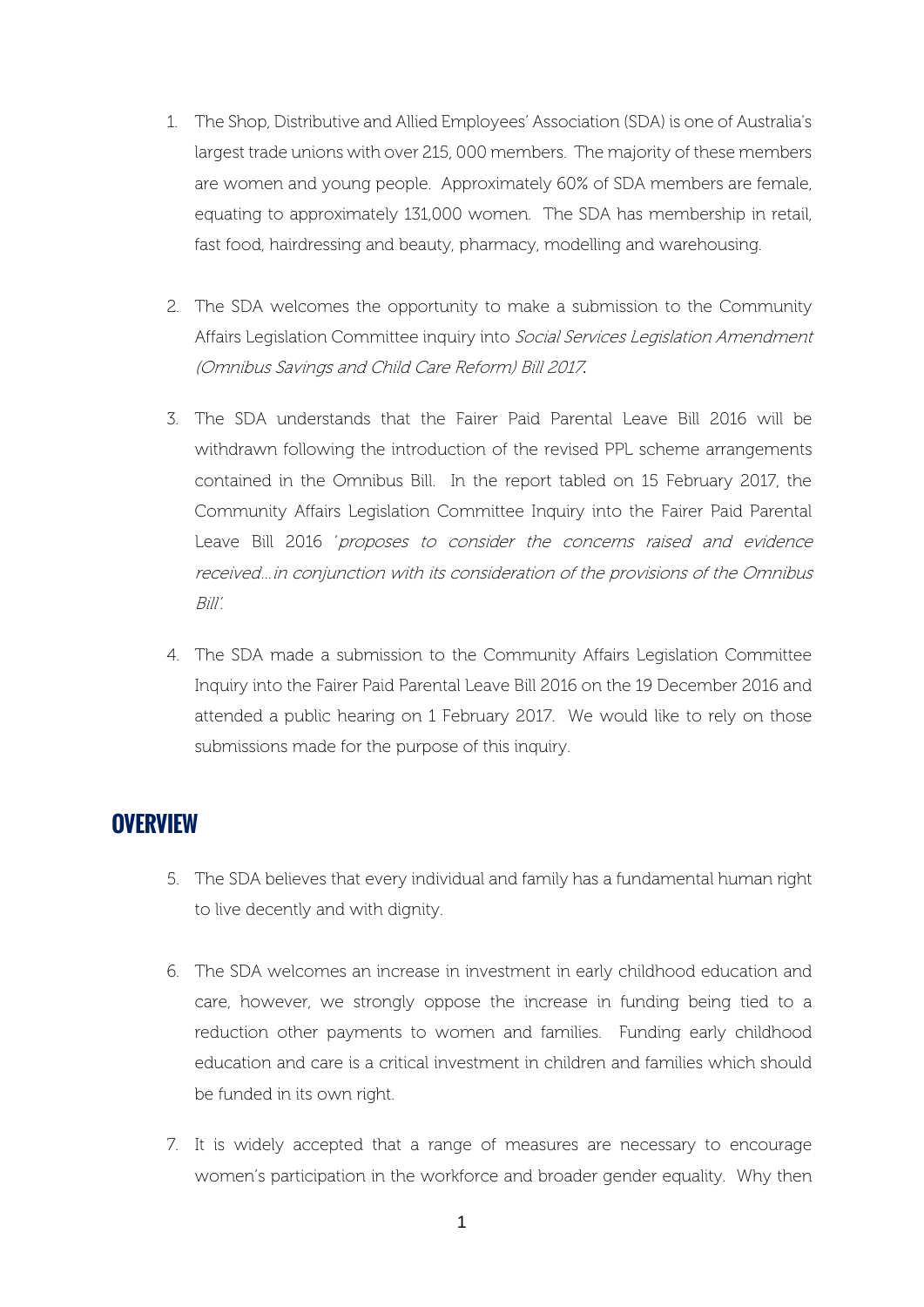is the government tying an increase in expenditure on child care to other policy measures which overwhelmingly impact on women? Funding should be appropriately increased to support all measures, not simply taking money within the same small pot and moving it from one measure to another.

- 8. The SDA is opposed to the proposed amendments to Family Tax Benefits and the Paid Parental Leave scheme. Whilst we support the greatly needed increase in funding to child care we have some concerns regarding some of the proposed changes, particularly in relation to the work test. The SDA also has significant concerns with the increase in child care funding being tied to reductions in other payments which are key to providing families with an adequate social wage.
- 9. The government should be fully funding all policy measures which support women and families including, family payments, paid parental leave and childcare.

#### **FAMILY PAYMENTS**

- 10. Our members are low paid workers and most live in low or middle income families who rely on social payments such as family tax benefits and child care subsidies to achieve a family income which allows them to maintain a decent standard of living.
- 11. The SDA is totally opposed to any move to reduce payments to families. Families are the building blocks of strong communities. The effective functioning of families is clearly and widely recognised as being critical to the well-being of society. As such, there is an overwhelming need for government to put in place strategies to support families. To function effectively a family must be able to live decently with dignity.
- 12. Today a considerable number of families are facing substantial economic difficulties, primarily due to inadequate income. A large number of Australian families are living below, or close to, the poverty line.
- 13. According to ACOSS, 'This latest Poverty Report 2016 finds that Australia has failed to reduce the level of overall poverty in our community over the 10 years to 2014, with 13.3% of the population (2.99 million people) living below the poverty line in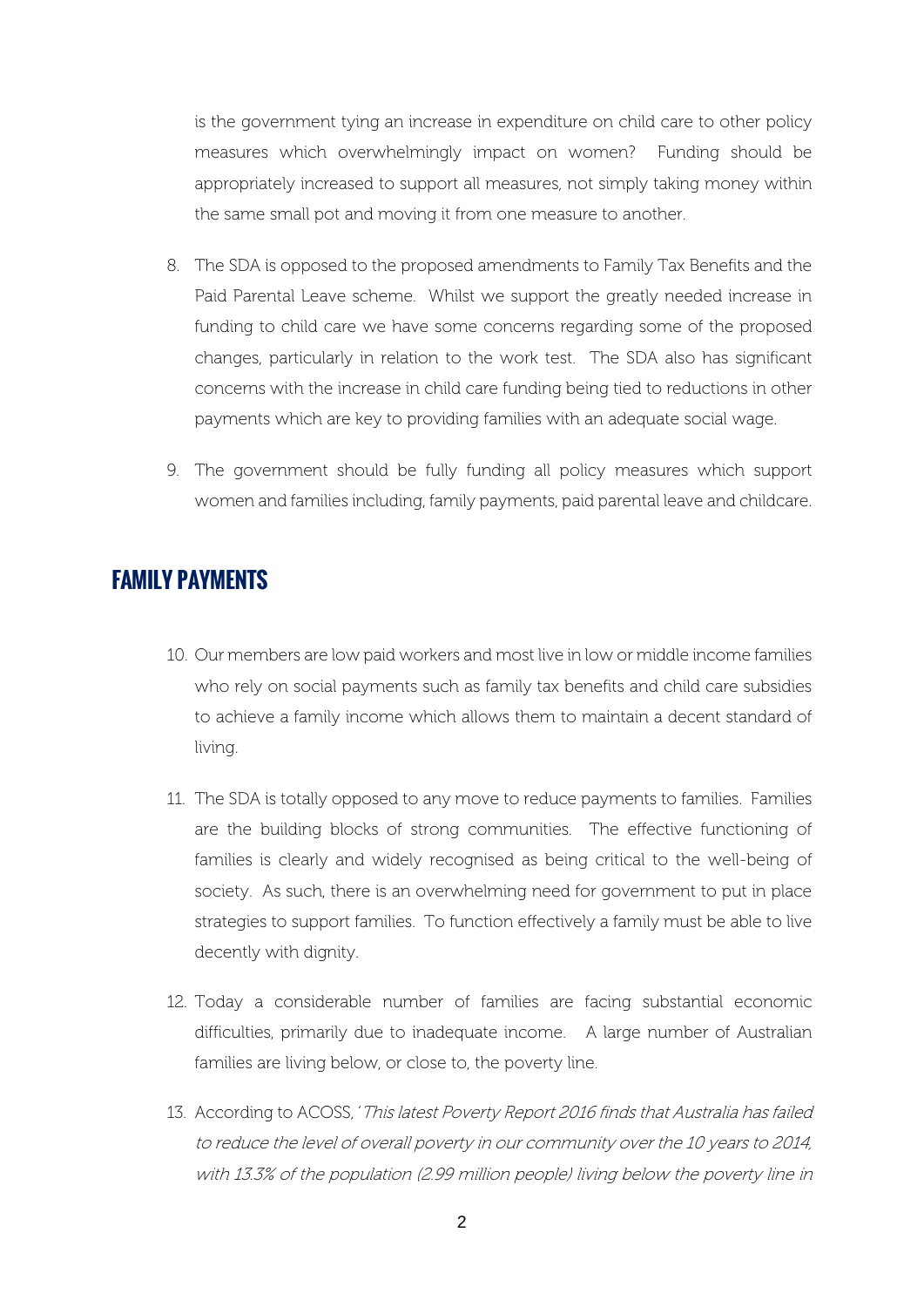2013-14. Alarmingly, there has in fact been a 2 percentage point rise in the number of children living in poverty in the period, now 17.4% (731 300 children)' 1 .

- 14. The ACOSS report also found that 'a third of people living in poverty rely on wages as their main source of income. The evidence is clear that a job does not guarantee an adequate income and we must look at both social security settings, labour market policies and jobs growth if we are to successfully address poverty  $^{\varrho}$
- 15. Family Tax Benefits are critical to supplementing a family's main source of income and must be done in a way to guarantee an adequate income which does not result in families living in poverty. The proposed cuts to Family Tax benefits will leave millions of families worse off. Around 500,000 families impacted by the cuts are on the maximum rate of FTB-A supplements which means their family income is less than \$52,000 per year.
- 16. Income inequality in Australia is growing, ACOSS has found that 'there is a big gap in incomes and wealth between different groups in society. A person in the top 20% income group receives around five times as much income as a person in the bottom 20%. A person in the top 20% wealth group has a staggering 70 times as much wealth as a person in the bottom 20%. The Report also finds that these gaps are widening<sup>3</sup>.
- 17. Government policy must address the issue of poverty and adequate family income and the rising inequality. The government has a responsibility to ensure that all Australians have sufficient income to live decently and with dignity.
- 18. Low income families are very reliant upon adequate government payments to make ends meet. Without these payments many more families would be in poverty and many low income working families would be better off relying totally on social security. Public education, health services and child care also play a hugely important role in income redistribution.
- 19. For SDA members and their families, an effective social welfare system is critical. Income support payments from government often make the difference between

2 ibid

<sup>-</sup>1 Australian Council of Social Service and The Social Policy Research Centre, Poverty in Australia 2016,

<sup>3</sup> Australian Council of Social Services, Inequality in Australia 2015, page 8.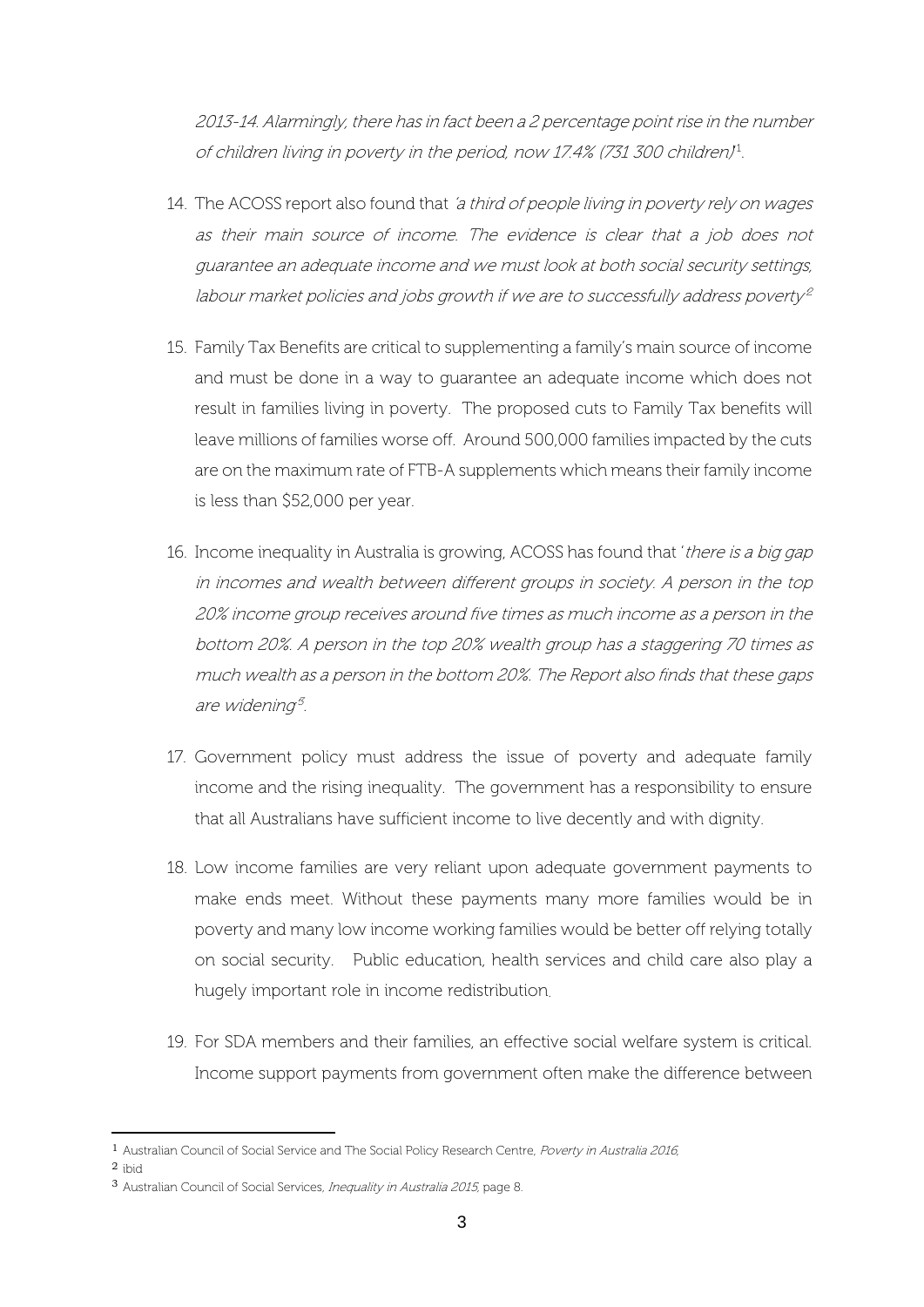whether low income families can enjoy a basic but reasonable standard of living or otherwise.

- 20. Over the past two decades Australia's family payments system has played an important role in reducing child poverty levels. However, it is important to note that while spending on families increased significantly between the 1980's and the mid-nineties, it then broadly remained at a plateau until 2003/4.
- 21. From 2003-04 the real value of family assistance payments actually started to fall. The declining value of family assistance payments is a cause for serious concern and must be addressed now.
- 22. Under the Howard government the value of family payments dropped for low income families as an attempt was made by the Howard government to spread family payments to a wider section of the community, albeit at the cost of reducing the real value of payments to low income families.
- 23. The trend to reduce the actual real value of family tax payments to low income families continued under the Rudd-Gillard government. In 2009 the Rudd-Gillard government removed the legislative link between the rates of the Family Tax Benefit Part A and the pension rate.
- 24. In the absence of ad hoc increases to Family Tax benefit part A, family payments have been declining in real terms. As such government should be moving to substantially increase family payments. There are no valid grounds to withdraw the money previously allocated to family payments.
- 25. The Government has already cut \$3.6 billion out of family payments. The Government should be acting to restore the real value of Family Payments and to ensuring that their value over time is maintained by restoring the indexation link between Family Payments and the movement of wages or the couple pension.
- 26. The SDA understands that the fortnightly family payment will be increased under the proposed Bill in July 2018, however, the increase is not adequate to offset the cuts to the Family Tax Benefit A and B supplements which will be withdrawn over a phased period to July 2018.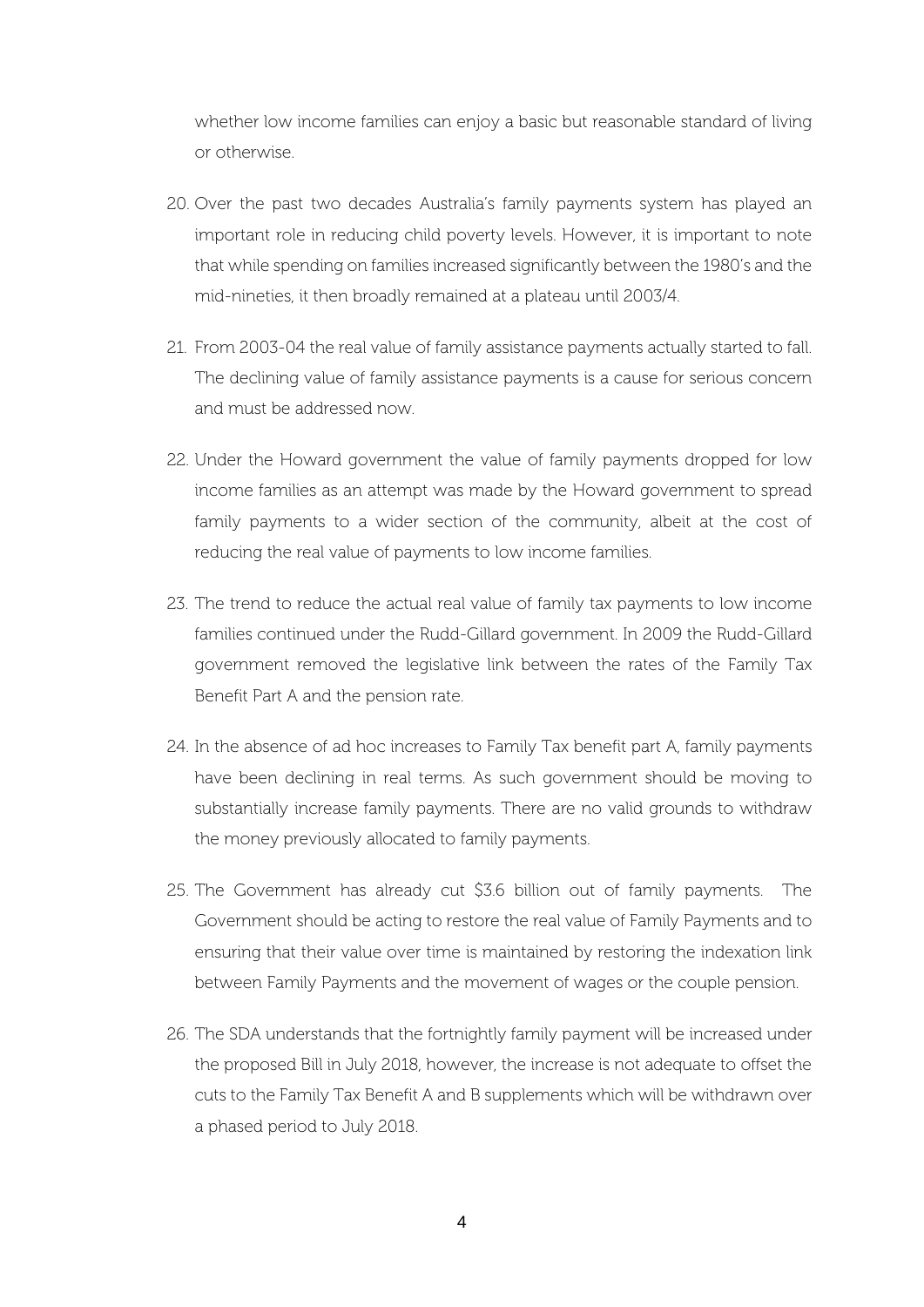- 27. The SDA is completely opposed to the changes to Family Payments proposed in the Social Services Legislation Amendment (Omnibus Savings and Child Care Reform) Bill 2017. This is inherently anti-family legislation. It will leave millions of Australian families financially worse off.
- 28. In total, there will be about 1.1 million Australian families who will lose their family Tax Benefit A Supplement and about 1.1 million families will lose their Family Tax Benefit B Supplement. These families will be left worse off.
- 29. Most of the families impacted will be low income families. Australia already has many families and children living in poverty. These changes, if enacted will only make the situation worse.
- 30. The current structure of family support payments is appropriately progressive. All such payments should continue to be means tested. As CEDA has pointed out, Australia has a well- targeted tax and transfer system.<sup>4</sup>
- 31. The provision of income support to families, either through the taxation system and/or the social security system, to allow them to effectively carry out their functions, should not be seen as providing welfare. Rather, this should be seen by the government and the community as a long term investment in the future of the nation. For low income families an effective social welfare system is critical. Income support payments from government often make the difference between whether low income families can enjoy a basic but reasonable standard of living or otherwise.
- 32. The proposed legislation should be rejected.

### **CHILDHOOD EDUCATION AND CARE**

-

33. The SDA welcomes the much needed increase in investment in early childhood education and care, however, as stated above we do not believe this should be tied to other budget measures and be done at the expense of other family payments.

<sup>4</sup> Addressing Entrenched Disadvantage in Australia, CEDA, April 2015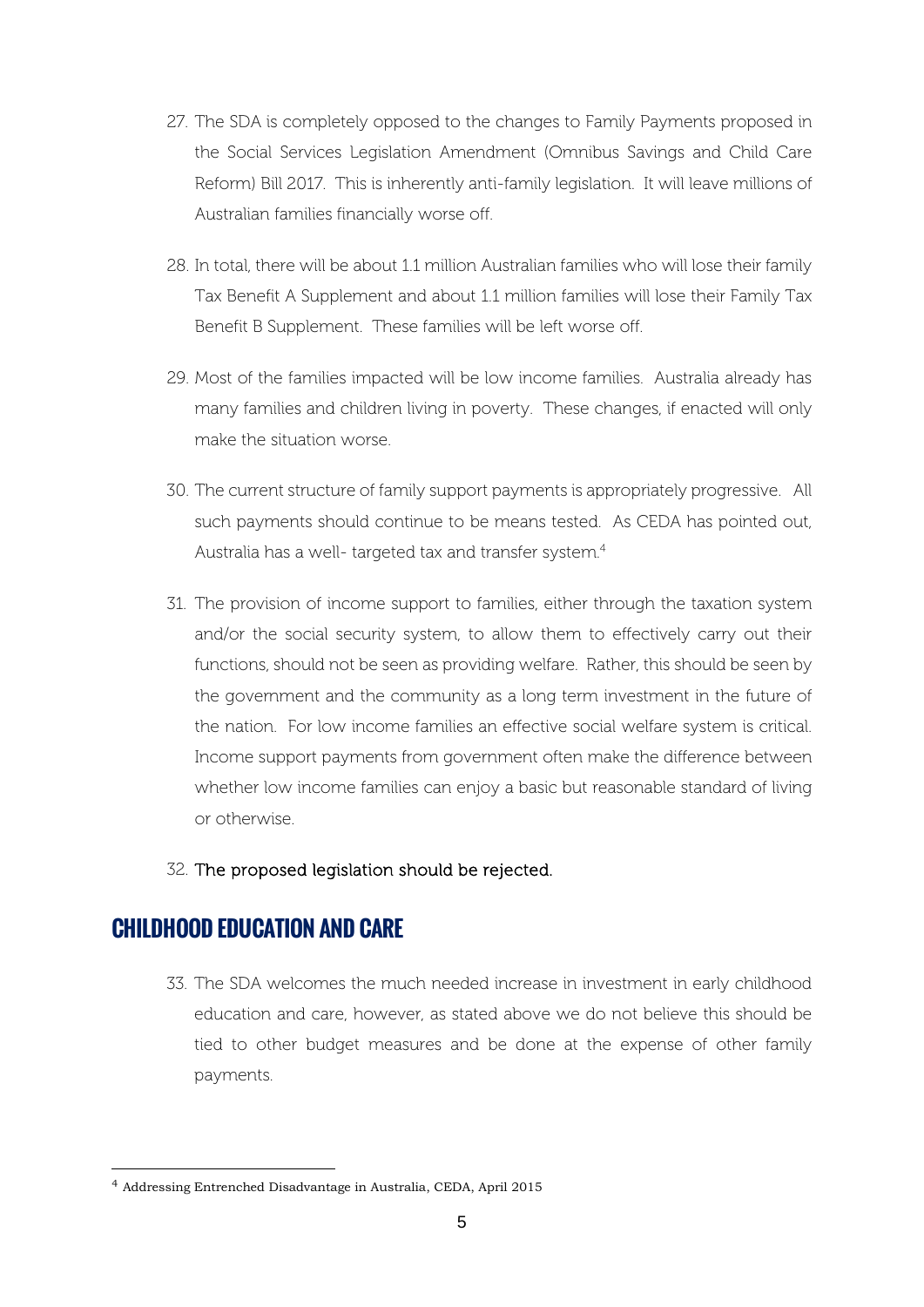- 34. The SDA believes that decision making in the area of child care must be driven in the first instance by what is in the best interests of the child. Childcare can play a vital role in the development of Australian children and their preparation for school.
- 35. The SDA also recognises that the lack of access to affordable quality child care is a significant barrier to workforce participation. One of the barriers identified by the Australian Human Rights Commission (AHRC) in its national inquiry into pregnancy and return to work discrimination in regard to the participation of women in the workforce is the inadequacy of access to quality, affordable childcare. One in seven (14%) women state that the reason they did not return to work was because they could not find childcare or thought that childcare was too expensive.<sup>5</sup>
- 36. Our members predominately work in industries which operate into the night and across the weekend. Access to childcare is often non-existent when they need it. Many also work in insecure employment which a model of full day child care does not support. For many, paying for a full day of care when only working a four or five hour shift is not economically viable.
- 37. The SDA supports the proposal to create a single child based subsidy and we strongly support the principle of providing the subsidy on a means test basis.
- 38. We strongly support the position that government provided subsidies should only be available where the childcare service satisfies the requirement of the National Quality Framework.
- 39. The SDA supports the principle of an activity test, however, we have significant concerns regarding the changes to the activity test which are complex and will have a significant impact on families who have insecure, unpredictable or varying hours of employment.

-

<sup>5</sup> Australian Human Rights Commission, Supporting Working Parents: Pregnancy and Return to Work National Inquiry 2014, p 64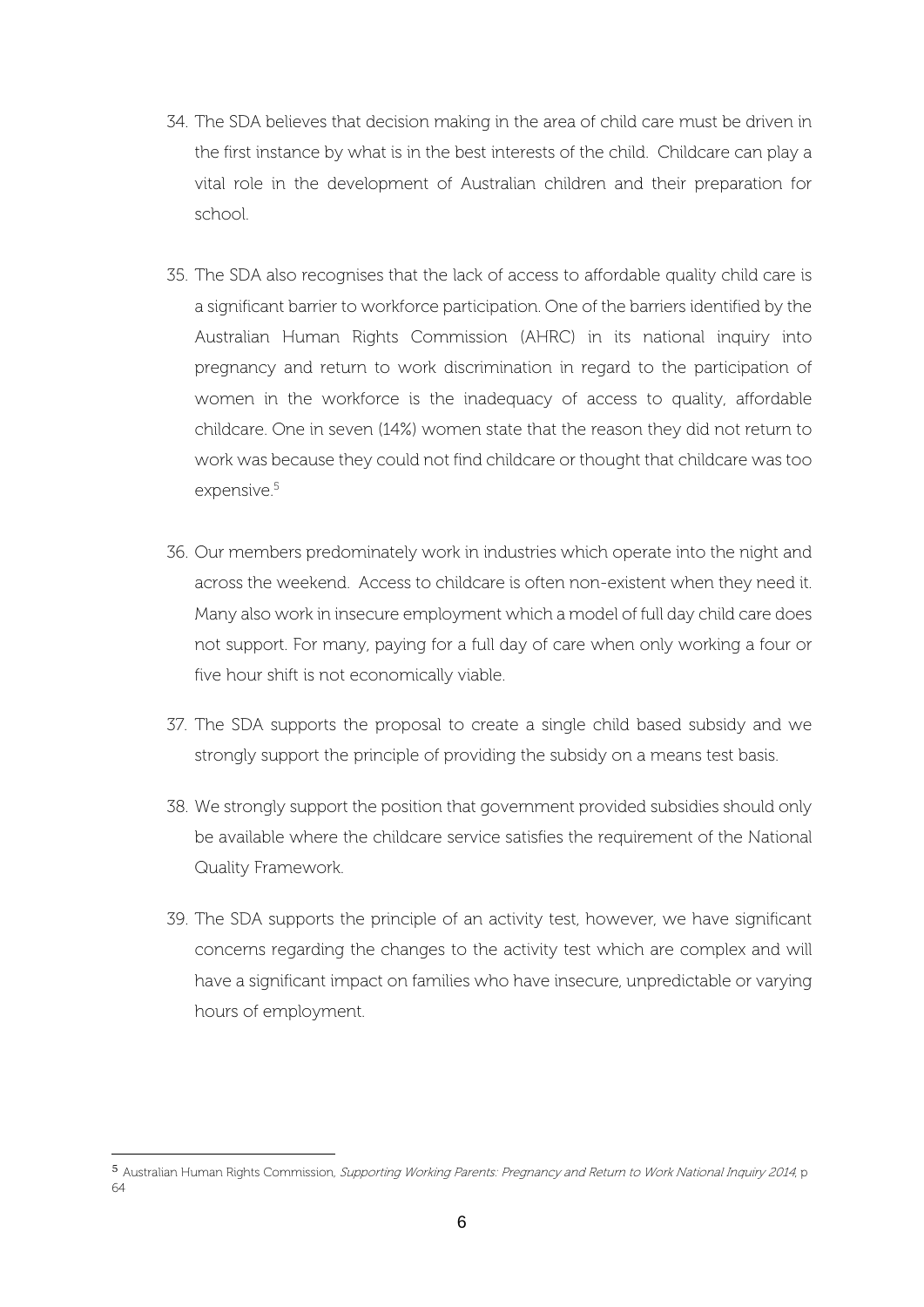- 40. The SDA also opposes the reduction in childcare assistance from 24 hours per week to 24 hours per fortnight for low income families. There should be increased financial support for low and middle income families.
- 41. It is clear that there is a great need for additional funding to be available in the child care space if quality child care is to be accessible and affordable for all families who wish to access it.
- 42. The SDA is concerned that the legislation does nothing to provide direct measures to address the supply of available places and does not try to limit price rises.
- 43. Under the proposed legislation there is a serious likelihood that "gap' fees will continue to rise, pricing even more families out of the formal childcare system.
- 44. Many retail workers are employed on a part time or casual basis, often outside regular working hours. Casual hours may fluctuate during the course of the year. Casual and part time workers may need access to child care but the requirement to take a full place is neither practical nor affordable.
- 45. As such these workers face enormous pressures finding childcare, especially centre based care which adequately caters to their needs. The system needs to be more flexible so that part time and casual workers can have their childcare needs met more effectively and efficiently. The system needs the flexibility to cater for these needs.
- 46. There is a need for centre based care to be available on a part time basis during the day. We are concerned that the proposed legislation does not address this point. Unless this matter is addressed the capacity of many women to participate in the paid workforce will be limited.
- 47. The system has previously recognised that for a variety of valid reasons parents sometimes wish to utilise childcare services for non-work related reasons. There should be scope in the system to allow for this going forward.
- 48. Funding arrangements must be flexible enough to meet the needs of all families.
- 49. The SDA is totally opposed to any linkage between increased childcare payments and decreases to other areas of financial support to families.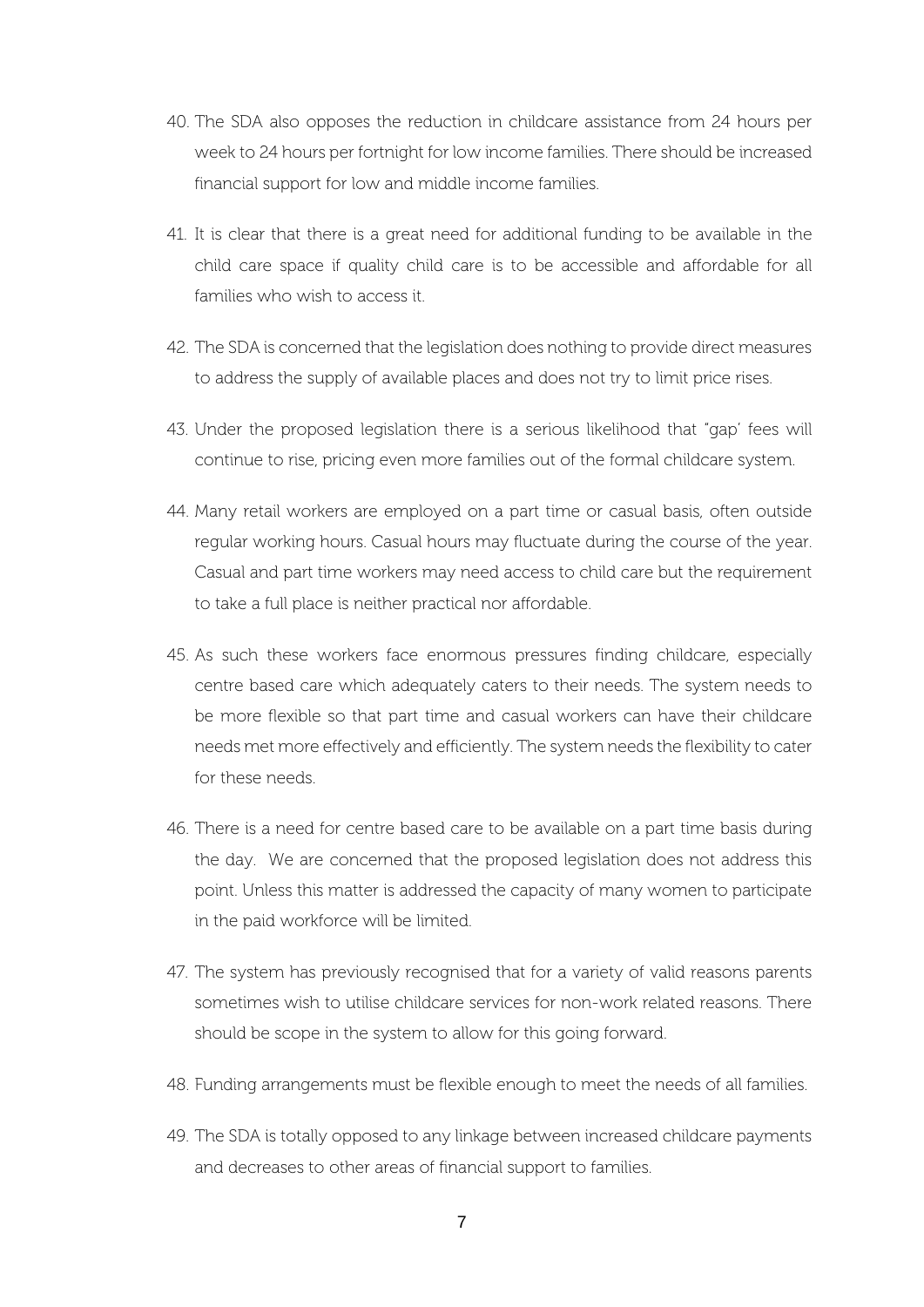50. Childcare reforms should stand on their own.

## **PAID PARENTAL LEAVE**

- 51. The SDA made a submission to the Community Affairs Legislation Committee Inquiry into the Fairer Paid Parental Leave Bill 2016 on the 19 December 2016 and attended a public hearing on 1 February 2017. We would like to rely on those submissions made for the purpose of this inquiry.
- 52. While the SDA supports any improvement in the quantum of the government Parental Leave Payment (PLP), we strongly oppose the proposal to reduce the scheme by any amount an employee receives from their employer.
- 53. We recognise that the increase from 18 to 20 weeks PLP represents an increase for many employees, however, the overall impact of the Bill will results in a cut and fundamentally contradicts the objectives of the current Paid Parental Leave scheme.
- 54. The SDA also has some significant concerns with the drafting of the Bill and how this will be implemented and operate in practice. The examples provided in the Explanatory Memorandum raise some significant questions regarding the intention of the Bill and the practical outcomes:
	- The assumption inherent in the Bill is that it will provide a minimum combined government and employer payment of 20 weeks. This is not the case for all examples provided in the Explanatory Memorandum;
	- Top-up arrangements are highly complex and problematic;
	- while transitional arrangements that enable parents to renegotiate complex workplace arrangements are welcome, grandfathering certain kinds of arrangements will produce highly inequitable results for the duration of the transitional period;
	- the treatment of lump sum payments is complex and it is unknown if and how this will apply to return to work bonuses which are a common feature in the industries we represent. Applying the lump sum provision to Return to Work